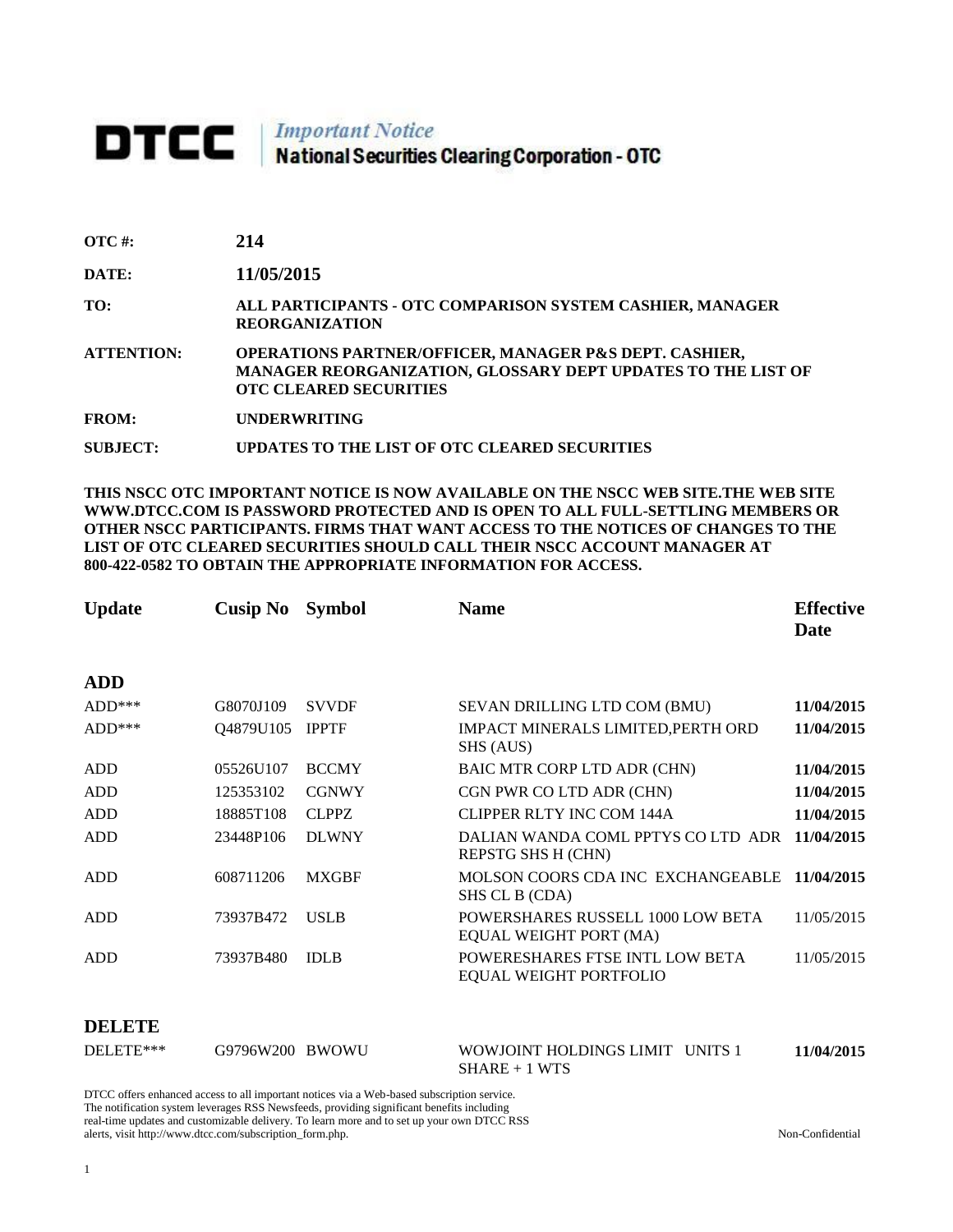| DELETE***                    | P35054108 | <b>DHMXF</b> | DESARROLLADORA HOMEX SA DE CV<br>(MEXICO)      | 11/04/2015 |
|------------------------------|-----------|--------------|------------------------------------------------|------------|
| <b>DELETE</b>                | 29382B110 | <b>ENTOF</b> | ENTERTAINMENT ONE LTD RT NIL PAID<br>(CAN)     | 11/04/2015 |
| SEC 12K<br><b>SUSPENSION</b> | 35846A200 | <b>FERG</b>  | FRIENDLY ENERGY EXPLORATION COM STK 11/05/2015 |            |
| <b>DELETE</b>                | 41810A101 | <b>HASC</b>  | HASCO MEDICAL INC COM STK                      | 11/04/2015 |
| <b>DELETE</b>                | 62915U107 | <b>NKWEY</b> | NKWE PLATINUM LTD SPON ADR (AUS)               | 11/05/2015 |
| SEC 12K<br><b>SUSPENSION</b> | 744425208 | <b>PUBQQ</b> | PUBLIC MEDIA WORKS, INC. NEW                   | 11/05/2015 |
| SEC 12K<br><b>SUSPENSION</b> | 91829U101 | <b>VRDT</b>  | VRDT CORPORATION COM STK                       | 11/05/2015 |
| SEC 12K<br><b>SUSPENSION</b> | 98977W201 | <b>ZORM</b>  | ZORO MINING CORP NEW COM STK                   | 11/05/2015 |

# **SYMBOL CHANGES**

|  | 09072R104 BION TO: BIONO BIONITROGEN HOLDINGS CORP. COM STK 11/05/2015                   |            |
|--|------------------------------------------------------------------------------------------|------------|
|  | 307292102 PMXRF TO: FASDF FANTASY ACES DAILY FANTASY SPORTS 11/05/2015<br>CORP COM (CAN) |            |
|  | 50127T109 KURO TO: KURA KURA ONCOLOGY INC COM                                            | 11/05/2015 |
|  | 85855A203 SBOTF TO: SBOT STELLAR BIOTECHNOLOGIES INC ORD SHS 11/05/2015<br>NEW (CDA)     |            |

## **REORGANIZATION**

| <b>DELETE</b> | G5635H107 LGCHF |              | LONGCHEER HOLDINGS LIMITED ORD SHS<br>(BMU)                         |            |
|---------------|-----------------|--------------|---------------------------------------------------------------------|------------|
| $ADD$ ***     | G5635H206 LGCHF |              | LONGCHEER HLDS LTD SHS NEW (BMU)                                    | 11/05/2015 |
| <b>DELETE</b> | P73098116       | <b>NTCHF</b> | N1 TECHNOLOGIES INC (BELIZE)                                        |            |
| $ADD$ ***     | P73098207       | <b>NTCHD</b> | N1 TECHNOLOGIES INC SHS PAR (BELIZE)                                | 11/05/2015 |
| <b>DELETE</b> | 060077401       | <b>BANGN</b> | BANGOR HYDRO ELEC 7.00% PFD                                         |            |
| <b>ADD</b>    | 29101P200       | <b>BANGN</b> | EMERA ME INC PFD 7% (ME)                                            | 11/05/2015 |
| <b>DELETE</b> | 25030W100       | <b>DHOXQ</b> | DESARROLLADORA HOMEX S A DE<br>SPONSORED ADR CV (MEX)               |            |
| <b>ADD</b>    | 25030W209       | <b>DHOXD</b> | DESARROLLADORA HOMEX S A DE CV SPON 11/05/2015<br>ADR (MEX)         |            |
| <b>DELETE</b> | 53012Q107       | <b>LUVU</b>  | LIBERATOR INC COM STK                                               |            |
| <b>ADD</b>    | 55066U108       | <b>LUVU</b>  | LUVU BRANDS INC COM STK (FL)                                        | 11/05/2015 |
| <b>DELETE</b> | 665624110       | <b>NPRUF</b> | NORTHERN PROPERTY REAL ESTATE<br><b>INVESTMENT TRUST UNIT (CDA)</b> |            |
| <b>ADD</b>    | 667185102       | <b>NPRUF</b> | NORTHVIEW APT REAL ESTATE INVT TR UIT 11/05/2015<br>(CDA)           |            |

Non-Confidential